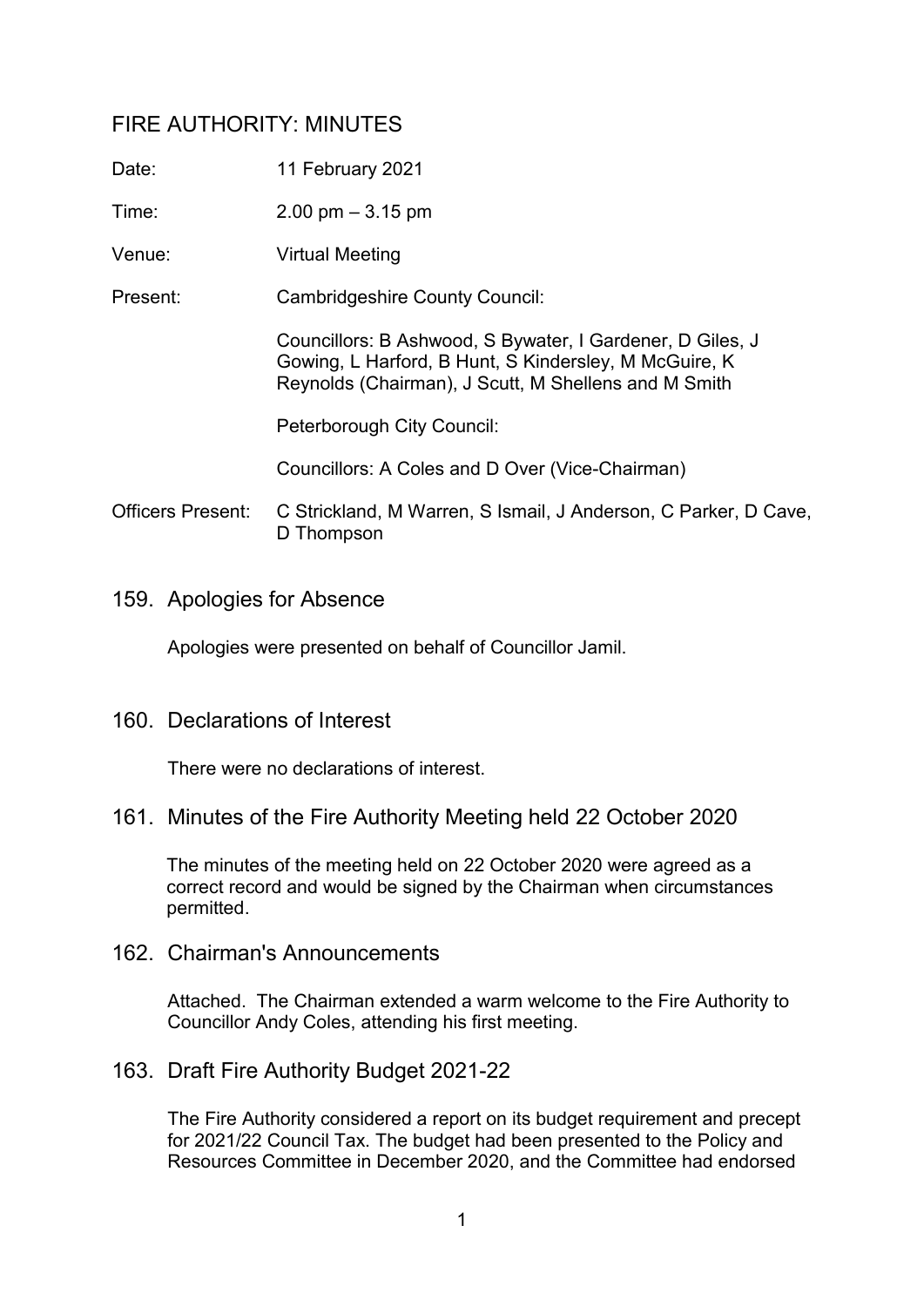the proposed budget and associated precept increase of 2%. Members had considered the detail of the budget at a seminar earlier in the day.

It was noted that the Business Rate income for 2020/21 was predicted to be significantly reduced when compared to that forecast, due to the pandemic. Government has sought to mitigate the impact of lost Council Tax revenue on all public bodies by providing a special grant which would be used to reduce the shortfall over a three year period. The grant received for Cambridgeshire Fire was £312K. This would be kept in reserve and applied each year as the impact on collection rates became known. Nationally, Cambridgeshire & Peterborough continued to be one of the lowest funded authorities, which presented significant challenges. The historic reasons behind this were noted, and it was concluded that this was an issue unlikely to be addressed in the near future. Attention was drawn to the capital programme, including the move to the St John's land and the development of the training facility.

There were additional revenue cost pressures within the budget, which included continued pandemic related expenditure such as the cleaning contract, which had been brought back in house, partly because of the additional challenges of keeping all workplaces clean and Covid secure. There were also additional costs such as enhancing First Aid training for firefighters, as well as a major focus on the mental health and wellbeing of all employees.

There was a query relating to the modernisation of Kimbolton fire station. Officers outlined the work being undertaken to improve facilities for staff and also make the building more energy efficient.

It was resolved unanimously to:

- 1. review the budget book attached at Appendix 1 to the report and approve the recommendations detailed on Page 19 within it;
- 2. note the Service's intended participation in a scheme to reduce council tax fraud.

## 164. Members' Allowance Scheme 2021-22

The Monitoring Officer advised that she had issued a dispensation for this item from the provisions of Part 2 of the Members' Code of Conduct, enabling Members to discuss this item without declaring a pecuniary interest.

The Fire Authority considered a report on Members Allowance Scheme. The current scheme ended in March. For several years, the Fire Authority had effectively repeated the previous arrangements, due to ongoing certainty regarding the future governance arrangements for the fire service. Given this, it was proposed to freeze allowances for a further year.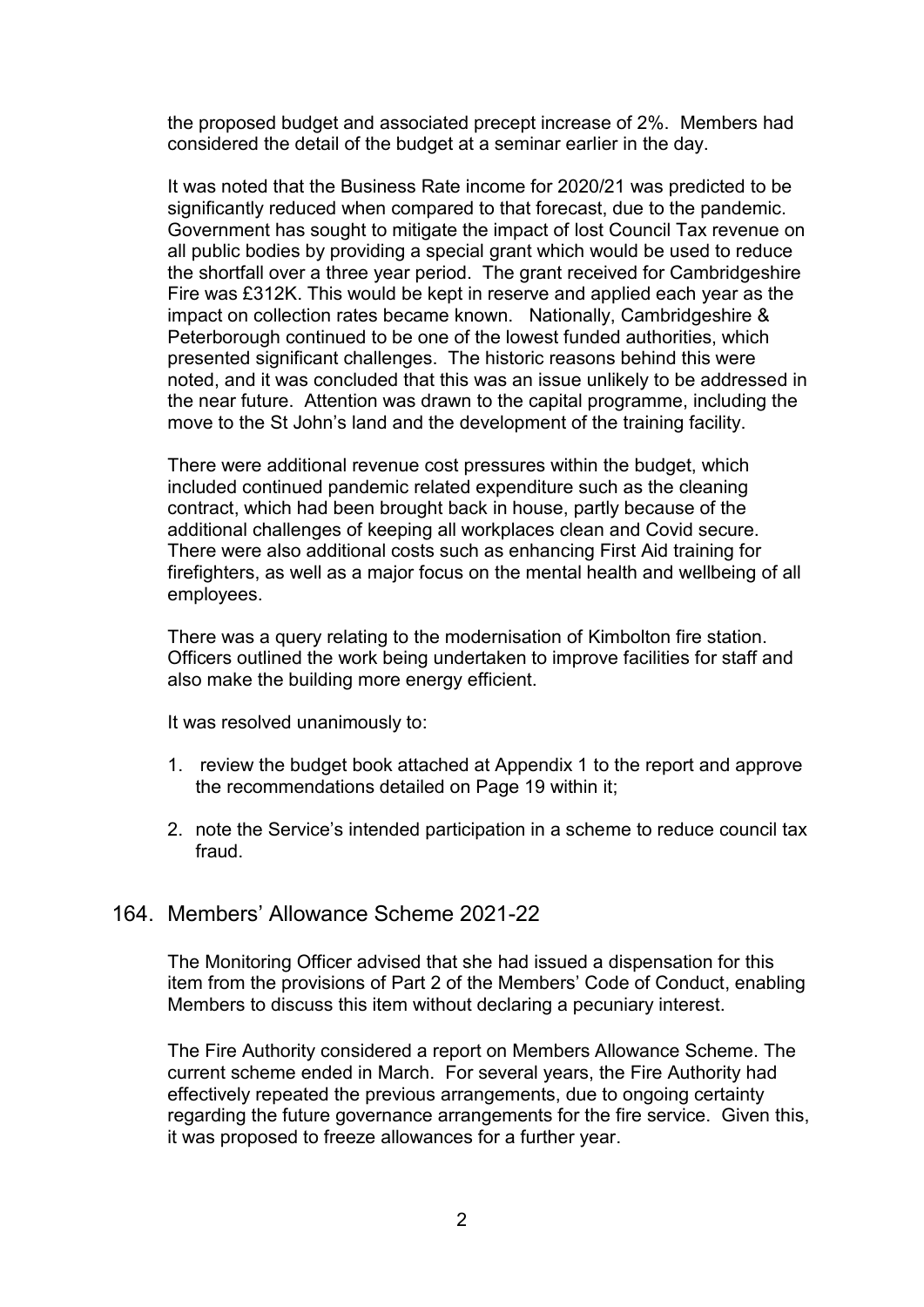Historically, Member allowances had been reviewed by asking Cambridgeshire County Council to consider the Fire Authority's requirements as part of its own review, and this had been seen as prudent, especially when the future of the Fire Authority was in the balance. Whilst the direction and aspirations of the White Paper and incoming Police and Crime Commissioner were not yet known, the future of the Fire Authority was more certain than it had been previously. The Monitoring Officer suggested that rather than link in with the County Council's review, this may be a good opportunity for the Fire Authority to arrange its own review based on Members' specific duties in relation to the Fire Authority, and benchmark against other Fire Authorities. A report exploring these options more fully could be presented to the next meeting of the Fire Authority.

#### In discussion

- it was confirmed that the Review Panel would be made up of external, independent individuals with expertise in these matters;
- One Member raised concerns that an independent review panel may be a waste of goodwill and tax payers' money, as Members often rejected findings from these panels. He agreed with the proposal to freeze allowances for the coming year, and a number of other Members also indicated their support for the freeze;
- A Member suggested waiting until the direction of the White Paper was known;
- Another Member expressed reservations regarding an independent review panel. He also cautioned that whilst the Fire Authority had frozen allowances for a number of years for good reasons, when allowances did increase, the eventual uplift may appear to be disproportionate, which could cause adverse publicity;
- A Member agreed that any increase at the present time would be insensitive and inappropriate. Whilst acknowledging concerns about an independent panel being potentially costly and wasteful, if its recommendations were not taken up, she commented that it would be difficult to demonstrate good governance without examining the processes that were in place. On balance, she supported the concept of external review, but felt that it was not the right time;

The Chairman thanked Members for their comments. He commented that whilst it never seemed to be the right time to review Members' allowances, he was reluctant to commit the new administration to considering an independent review panel in the summer, especially given the uncertainty around the White Paper and Police and Crime Commissioner. He therefore proposed that the Fire Authority approve the first recommendation, but change the second recommendation to "early in the life of the new Fire Authority", rather than at the next meeting.

It was resolved unanimously to

1. agree and apply the allowance rates within Appendix 1 for the period April 2021 to 31 March 2022;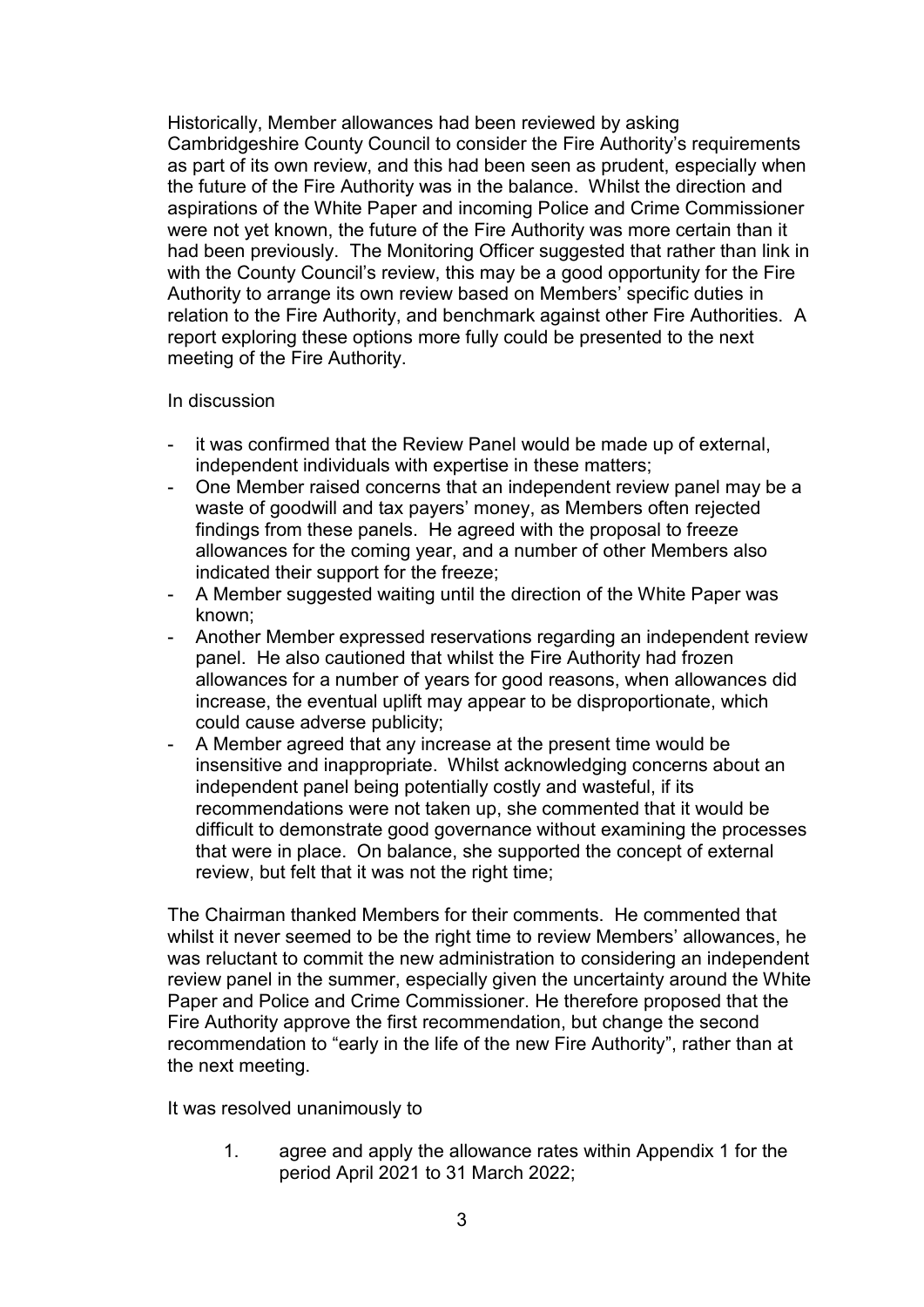2. the Authority receives, early in the life of the new Fire Authority, options and costs for a review of its allowances scheme to commence on 1 April 2022.

## 165. Draft Pay Policy Statement 2021-22

Members considered a report on the Pay Policy Statement for 2021-22, in line with the duty under the Localism Act 2011 for Fire Authorities to produce Pay Policy Statements.

In addition to meeting the relevant legal requirements, the Statement clearly set out the Authority's position in terms not only of its remuneration for Principal Officers, but also the lowest paid employees. The current pay multiple ratio between the highest and lowest earners was steadily reducing.

It was resolved unanimously to:

Approve the draft Pay Policy Statement attached at Appendix 1 to the report.

## 166. Cambridgeshire Fire and Rescue Service Wellbeing Strategy and Action Plan Update

Members of the Fire Authority received an update regarding the mental health and wellbeing work of the People Strategy. Key areas of work were highlighted, especially around processes, support available and communications with staff. The Wellbeing Strategy focused on the three pillars of maintaining good mental health, which were prevention, protection and response.

Arising from the presentation:

- A Member applauded the work undertaken over recent years, which filled him with confidence on how the Service treated colleagues, and he hoped other authorities would take such a proactive approach to mental health and wellbeing, and he looked forward to future updates;
- Another Member asked how support would be provided to the wider family of the staff member? Officers advised that many services were available to families, including those provided by the Fire Service Charity;
- A Member applauded this exemplar which should be replicated in other services. It was noted that whilst the report made a commitment to evaluating activities, there was no evidence of delivering that commitment. Whilst Members had oversight of this work so knew what was happening,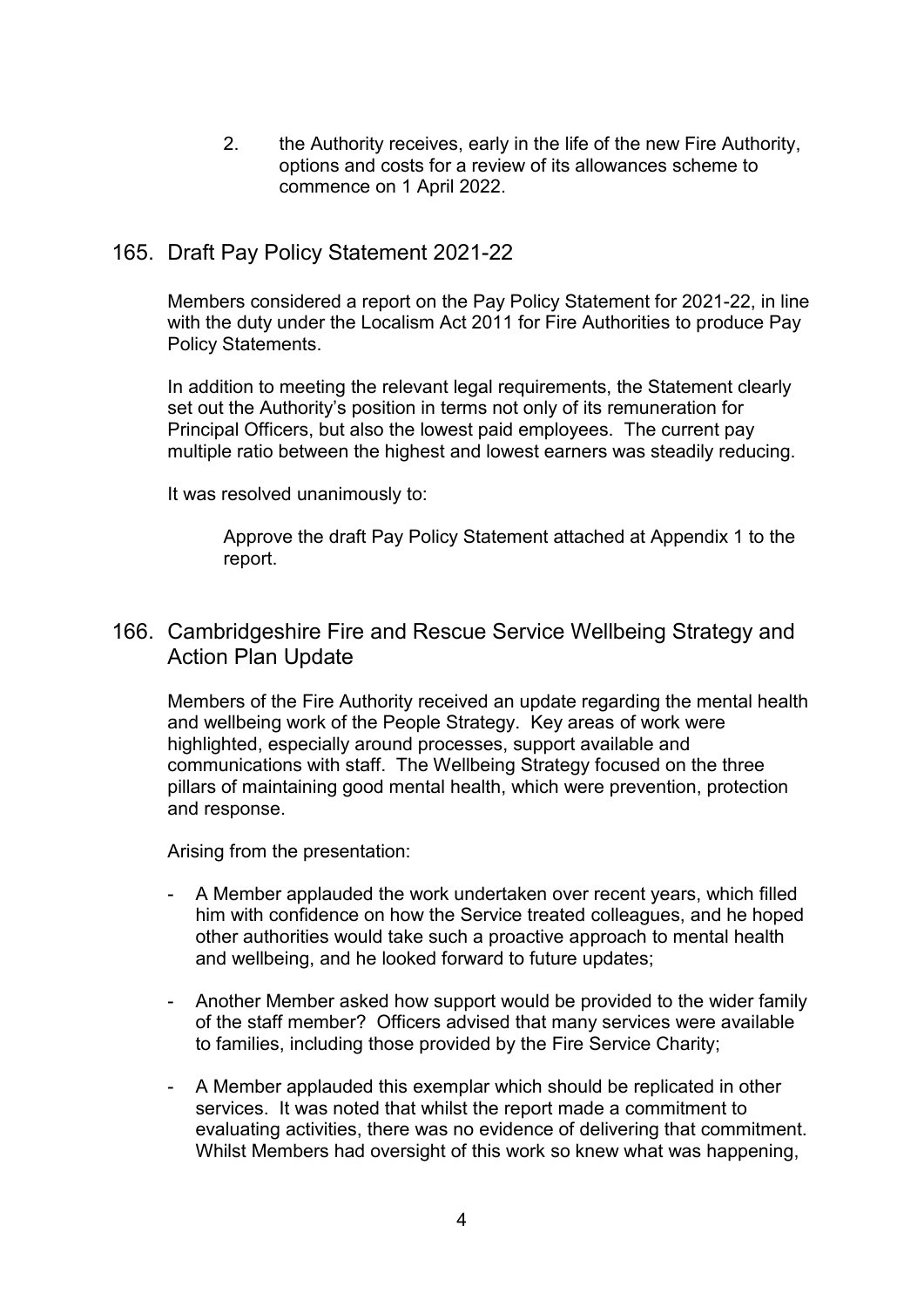the Member suggested that this evidence should be made clearer for anyone examining this work externally;

- A Member raised the issue of mental health in relation to remote working as a result of the pandemic, noting there had been steps taken to allow people to come back in to a Covid safe workplace. She suggested the damage to individuals from mental health issues arising from remote working was probably being underestimated in general.

Concluding, the Chairman thanked Members for their positive comments on this important work. Tribute was paid to all of the officers involved, especially Jon Anderson and Amy Jackson.

It was resolved unanimously to:

The Authority is asked to consider and approve the Wellbeing Strategy and supporting documents to be communicated out to all staff.

## 167. Annual Review of the operation of the ICT Shared Service

Members considered the outcome of an Annual Review in to the operation of the ICT Shared Service with Bedfordshire.

The period covered by the review had been very different to previous years, due to the lockdown and restrictions on working arrangements enforced by the pandemic. Throughout this period, the ICT Shared Service had provided a stable and reliable ICT infrastructure. Performance against incident management had dropped slightly, but this was largely due to increased fix times for some faults, given the large number of staff remote working in both organisations. ICT staff had provided advice and guidance with personal ICT equipment and also conducted some home visits to deliver equipment where necessary, which had been well received by staff.

Costs were subject to each organisation's own approval process, including ICT Shared Service joint projects and temporary agency staff. A framework for accounting for time and costs was in place, and end of year procedures for cross charging were undertaken and reviewed by the ICT Shared Service Board.

Progress had been made throughout the year migrating services on to Microsoft 365 in the cloud environment. The migration to cloud services would continue in the coming year.

A Member observed that in the Strategic Risk and Opportunity Management Register report included joint administration of the ICT shared service. Officers advised that the governance model was reviewed twelve months ago, due to concerns about the divergence of strategies of the two organisations. These strategies had been realigned, and as a result the risk had reduced.

Praise was given to the ICT team by both Members and officers.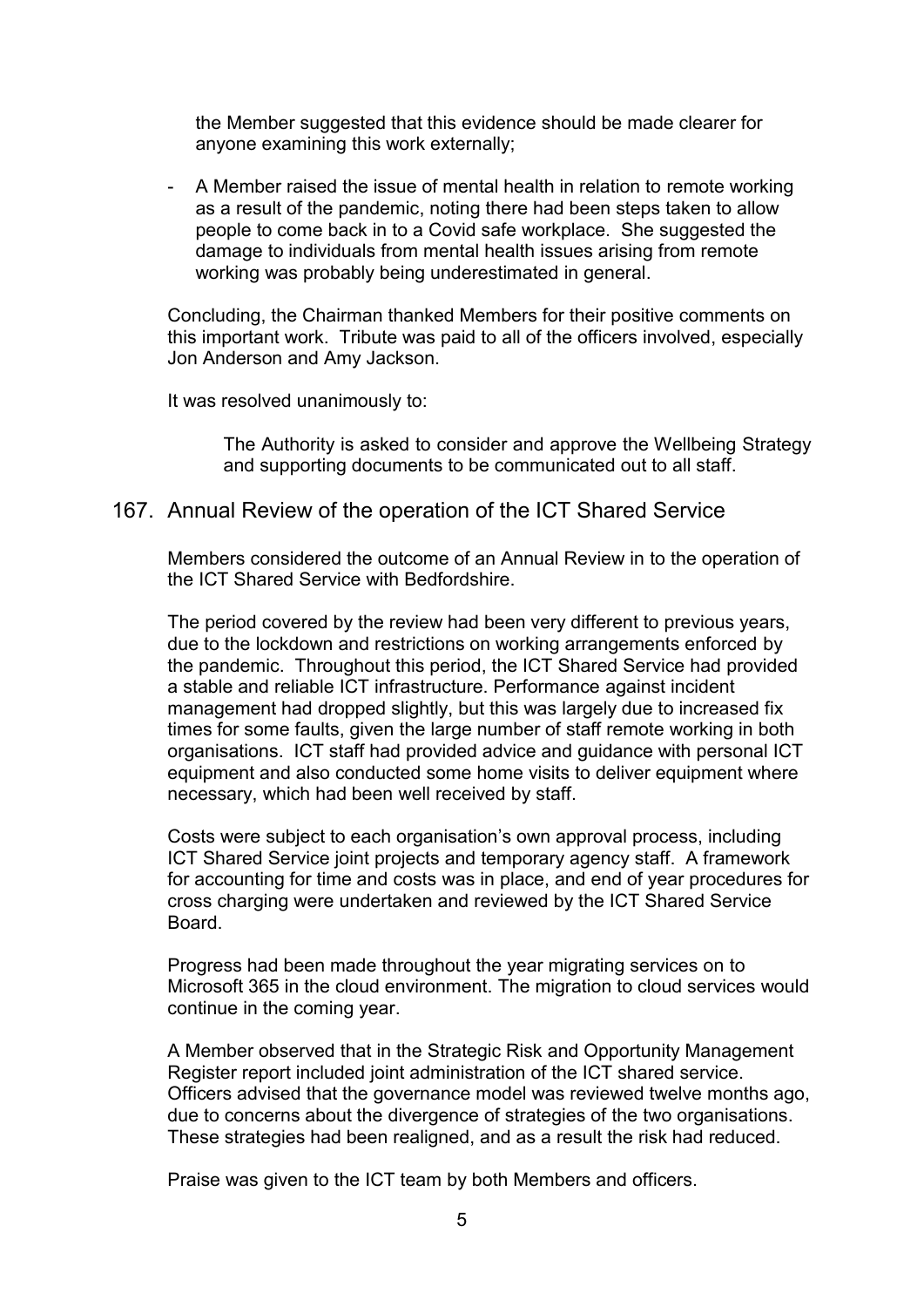It was resolved unanimously to:

- 1. consider the outcomes of the annual review of the operation of the ICT Shared Service Agreement;
- 2. note the progress in achieving the aims of improved resilience, flexibility, cover, quality and customer focus.

## 168. Budget update report

Members received an update on the revenue and capital spending as at 31<sup>st</sup> December 2020.

The Deputy Chief Executive highlighted a number of deviations from the budget:

- The overspend on firefighters, which was partly pre-empting some significant turnover in firefighters due to retirement in the coming year;
- An overspend for allowances paid to flexible duty officers, and expenditure against control room employees. This overspend related to providing cover on the operational rota and within the control room for sickness;
- The underspend in property maintenance, some of which was Covid related, or where work could not be completed as quickly as originally anticipated;
- The underspend in fuel, due to BP providing free fuel to appliances throughout the pandemic: this offer had been extended to the end of the financial year. In response to a Member question, it was noted that this generous offer had been extended nationally by BP to all blue light services;
- An adjustment in the budget relating to carried forward funding for aerial appliances. These devices had been delivered and would be fully operational by the end of the financial year.

Arising from the report, it was observed that the issue of sporadic recruitment/ retirement patterns of firefighters was historic, and would be smoothed out going forward. It was also noted that the more efficient operational staffing arrangements implemented over recent years meant that there was little capacity when a number of firefighters retired at the same time.

It was resolved unanimously to:

Note the position on revenue and capital spending.

169. Strategic Risk and Opportunity Management Register – Monitoring Report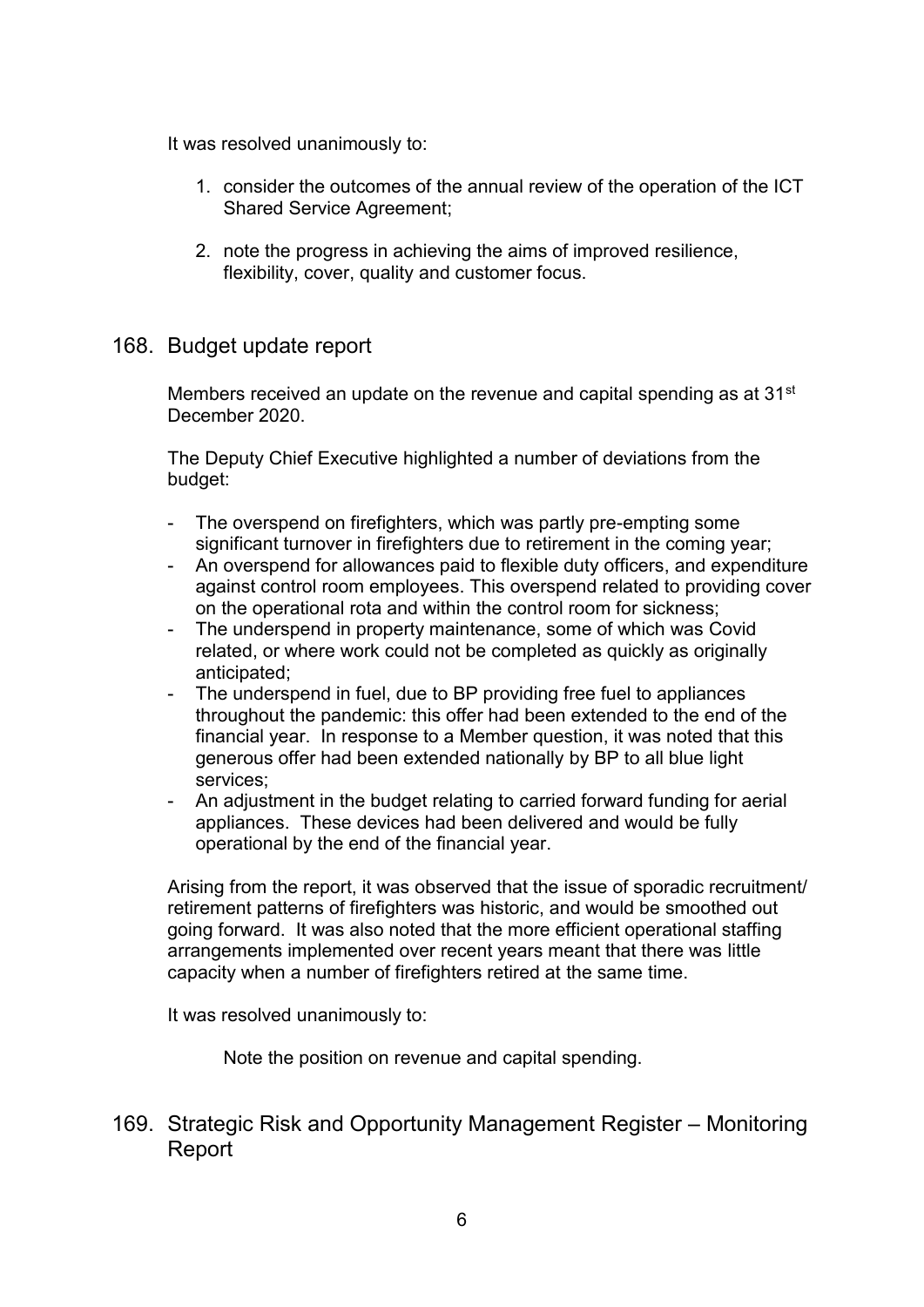Fire Authority Members considered an update on the Strategic Risk Register. The Risk Register had been refreshed with the current risks reviewed and assessed for their current validity and the mitigation actions have been updated or amended as necessary.

One of the major risks continued to be that the ESMCP (Emergency Services Mobile Communications Programme) solution being offered would not be sustainable, leading to the government having to renegotiate with Airwave and an increase in costs to the Service. A Member noted that the government had been lobbied repeatedly on ESMCP, and asked how much the continued delay was costing. Officers advised that ESMCP was originally supposed to be a cost saving, or a solution that would incur no extra costs, but this was looking increasingly unlikely.

Members discussed the perennial risk of cybercrime, noting that every effort was being taken to mitigate that risk. A Member observed that for emergency services, there was a lot of reliance on technology for timing and communications, and asked whether specialist advice had been taken. Officers confirmed that they had a penetration testing programme, and regularly engage specialists who try to infiltrate the Service's system. The most vulnerable area remained people e.g. staff responding to spam emails. The Member commented that positive staff relations was critical when dealing with these type of issues.

It was resolved unanimously:

to review and note the strategic risk report and the risk distribution scoring matrix at Appendix 1 to the report.

170. Public minutes of the Policy and Resources Committee held 17 December 2020

The Fire Authority noted the public minutes of the Policy and Resources Committee held 17 December 2020.

171. Minutes of the Overview and Scrutiny Committee meetings held 1 October 2020 and 7 January 2021

Members noted the minutes of the Overview and Scrutiny Committee meetings held 1 October 202 and 7 January 2021.

## 172. Appointments to Committees and Outside Bodies

Members agreed the revised schedule of appointments to Committees and Outside Bodies. The relevant changes were the appointment of Councillor Coles to both the Overview and Scrutiny Committee, and the Joint Consultative Committee.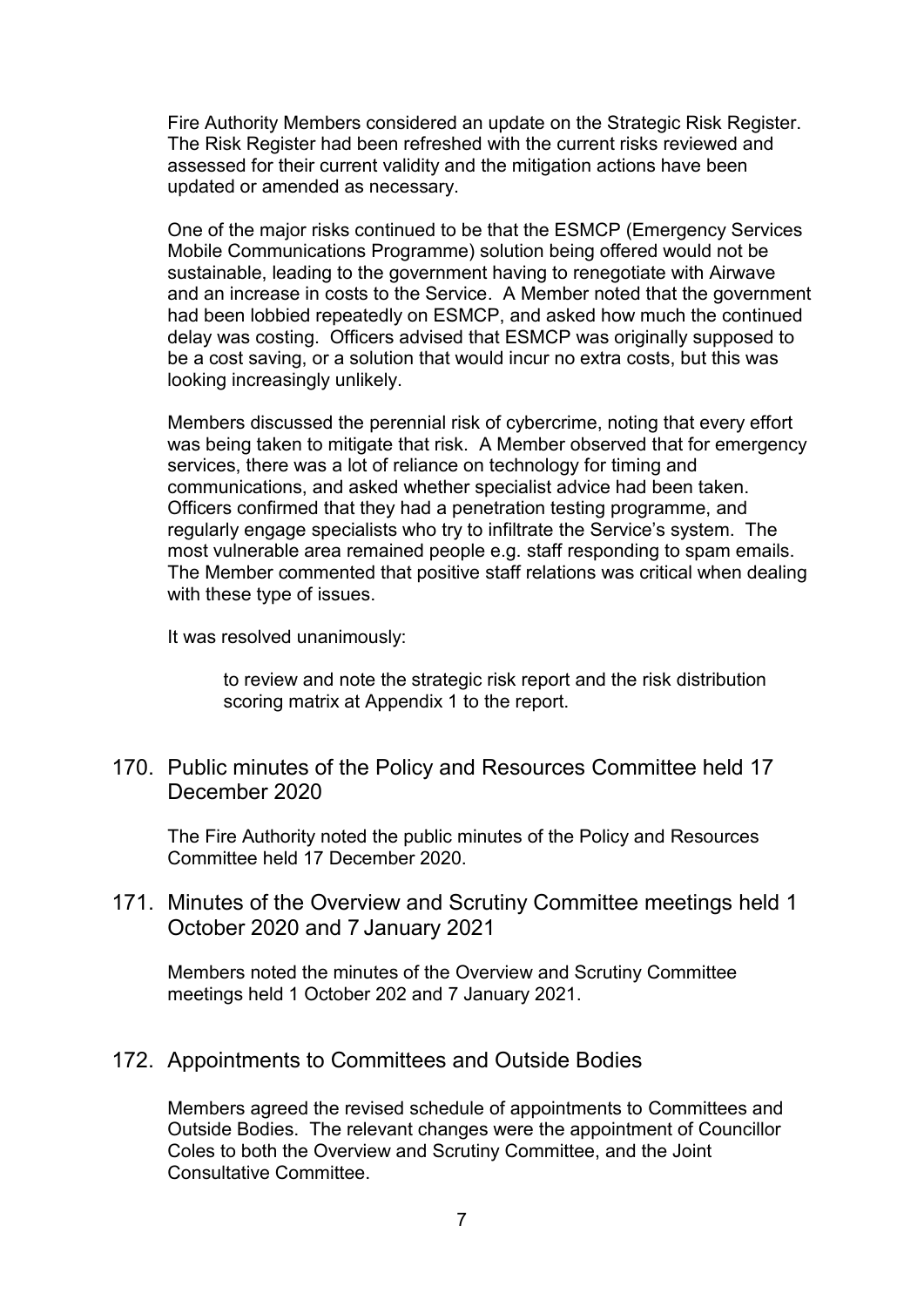### CHAIRMANS ANNOUNCEMENTS

Councillor Janet Goodwin

It is with great sadness that I must report the passing, just before Christmas, of Councillor Janet Goodwin. Janet was most recently appointed by Peterborough City Council to the Fire Authority in May 2018, but had served on the Fire Authority, on and off, for many years.

Many of us knew Janet, she was an excellent contributor to Fire Authority meetings and staunch supporter of the fire service. She was also a good friend with a great sense of humour and I would like to send condolences to her family and friends on behalf of the Fire Authority. She will be sadly missed by us all.

#### HMICFRS COVID-19 Inspection Outcome

On 22 January 2021 the outcomes of the HMICFRS COVID-19 inspections of all fire and rescue services in England were published.

Our report is extremely positive and the inspection team was 'impressed' with how we had adapted and responded to the pandemic effectively and how we had put the health, safety and wellbeing of our people at the forefront of decision making. It has been an incredibly challenging year for everyone yet we have continued to deliver our own statutory responsibilities as well as assist our partners where we could and I am delighted that the efforts of everyone in the Service have been recognised in the report.

The inspection team assessed us across a number of areas and formed their opinion on how well we had responded from talking to senior leaders, union representatives and other managers as well as analysing our documents, data and a staff survey. Like the Chief Fire Officer, it makes me immensely proud reading the report and as we move into the next wave of the fight against the virus with the vaccination programme, it is good to see that so many of our staff have already volunteered to support NHS partners with the challenge of getting the nation vaccinated.

Like the inspection team we recognise that the arrangements for managing the pandemic may carry on for some time and that we should plan for the future. In order to be as efficient and effective as possible, Officers have already started to look at and work on some aspects of the three recommended focus areas from the inspection.

#### The full report can be found at

[https://www.cambsfire.gov.uk/media/2997/cambridgeshire-frs-covid-19](https://www.cambsfire.gov.uk/media/2997/cambridgeshire-frs-covid-19-inspection.pdf) inspection pdf

HMICFRS UPCOMING INSPECTION – WEEK COMMENCING 22 FEBRUARY 2021

Last month the Service found out that it will be one of the first services in Tranche 1 of the follow up round of the HMICFRS inspection programme to be inspected this year. This is slightly earlier than we anticipated however it does give us a great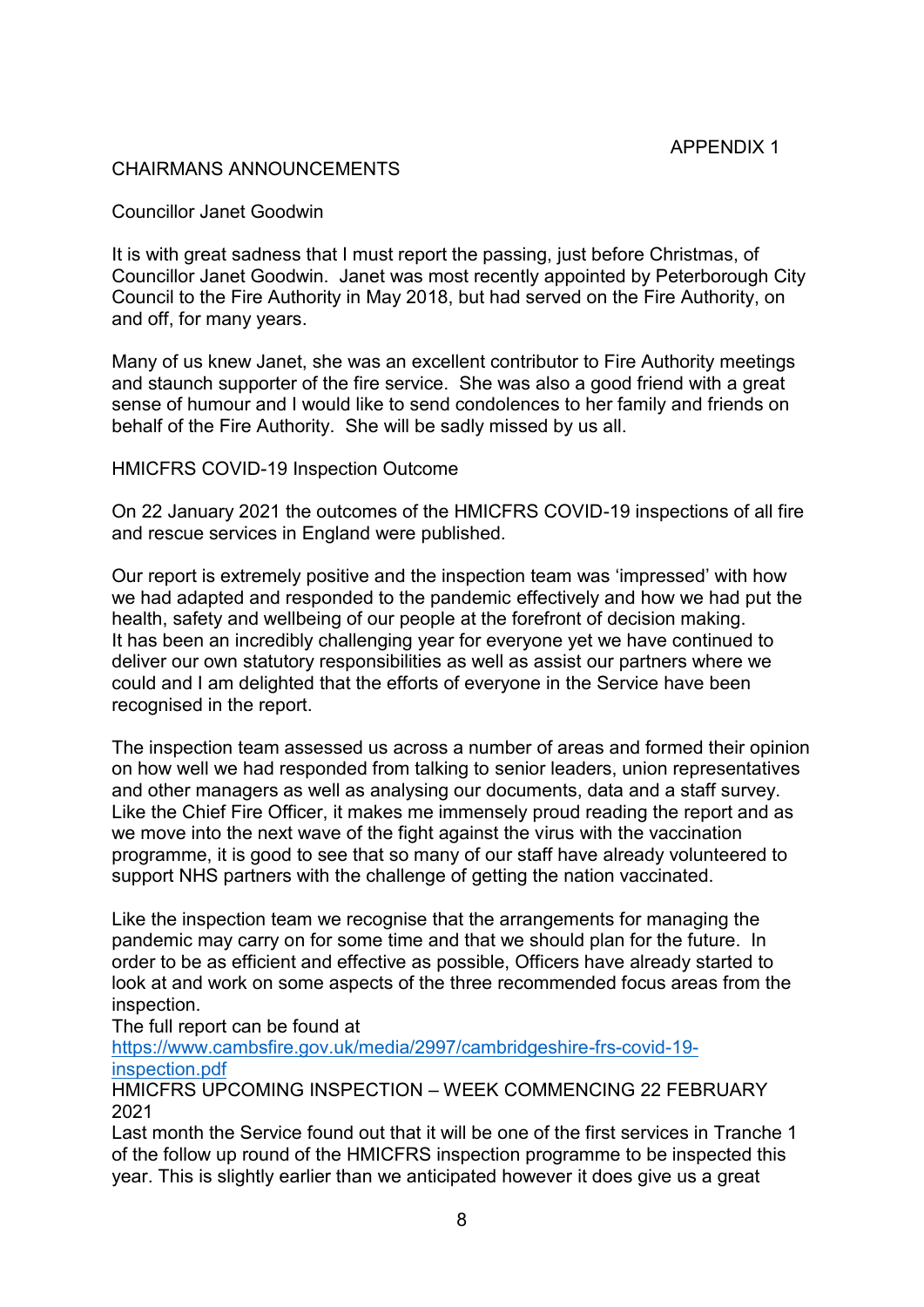chance to reflect and share our story with the team at the Inspectorate. Over the past few weeks Officers and staff have compiled document returns, data returns and prepared a self-assessment. Staff briefings have also started to be delivered to ensure that everyone across the Service is prepared and this is supported by briefing notes and regular updates on Workplace. As the Chairman of the Authority, I have seen the Service continue to evolve and improve since our last inspection even during the ongoing global pandemic. This inspection gives us the opportunity to share our stories of success but also demonstrate how we can learn and have learnt from what we could do better, so as the inspection draws nearer, if you are asked to participate please seize the opportunity to share your thoughts and experiences.

### QFSM AWARD

Members will be aware that in late December last year we received the wonderful news that Chief Fire Officer Chris Strickland was to receive the Queens Fire Service Medal in the New Year Honours List. Chris has provided outstanding leadership throughout his career in Cambridgeshire, which has been particularly prevalent during the pandemic and has certainly been a contributing factor in us being recognised as one of the top performing services in the country. An obviously great and very well deserved achievement for Chris and one I'm sure you will join me in publicly congratulating him.

## COMMUNITY VOLUNTEERING

Linked to our HMICFRS COVID-19 inspection outcome, our staff have helped out in many ways to assist blue light colleagues and the most vulnerable in our communities for example, driving ambulances, training staff to drive ambulances, face fitting masks to be used by frontline NHS and clinical care staff working with COVID-19 patients, and welfare visits to the vulnerable who were shielding. To enable this our resources had to be and were well managed; our financial position was largely unaffected, reserves didn't have to be used to cover extra costs, the organisation was able to respond quickly to staff absences and implemented work to build resilience. As the rollout of the COVID-19 vaccination programme gathers pace around the country, those staff that wish to are volunteering to support NHS colleagues. Indeed, at the time of writing, in excess of 500 hours had been given to vaccination centres across Cambridgeshire.

As the Chief Fire Officer said in a recent communication …. "The pandemic has been such a challenging time for everyone, across the country and the rest of the world. From the very start we have been seeing where we can provide help and ensure we are there for our communities, in particular those most vulnerable residents. With vaccination centres now being set up across the country, we want to ensure we are standing with the NHS to help protect as many people as possible, as quickly as possible".

It is important to recognise that, although this is a national crisis and the sector is there to help in the fight against COVID-19, our staff are at the heart of everything that we do and we wouldn't put them at any unnecessary risk. The National Fire Chiefs Council has released a range of updated risk assessments allowing fire service staff to continue work on COVID-19 related activities, while also taking on